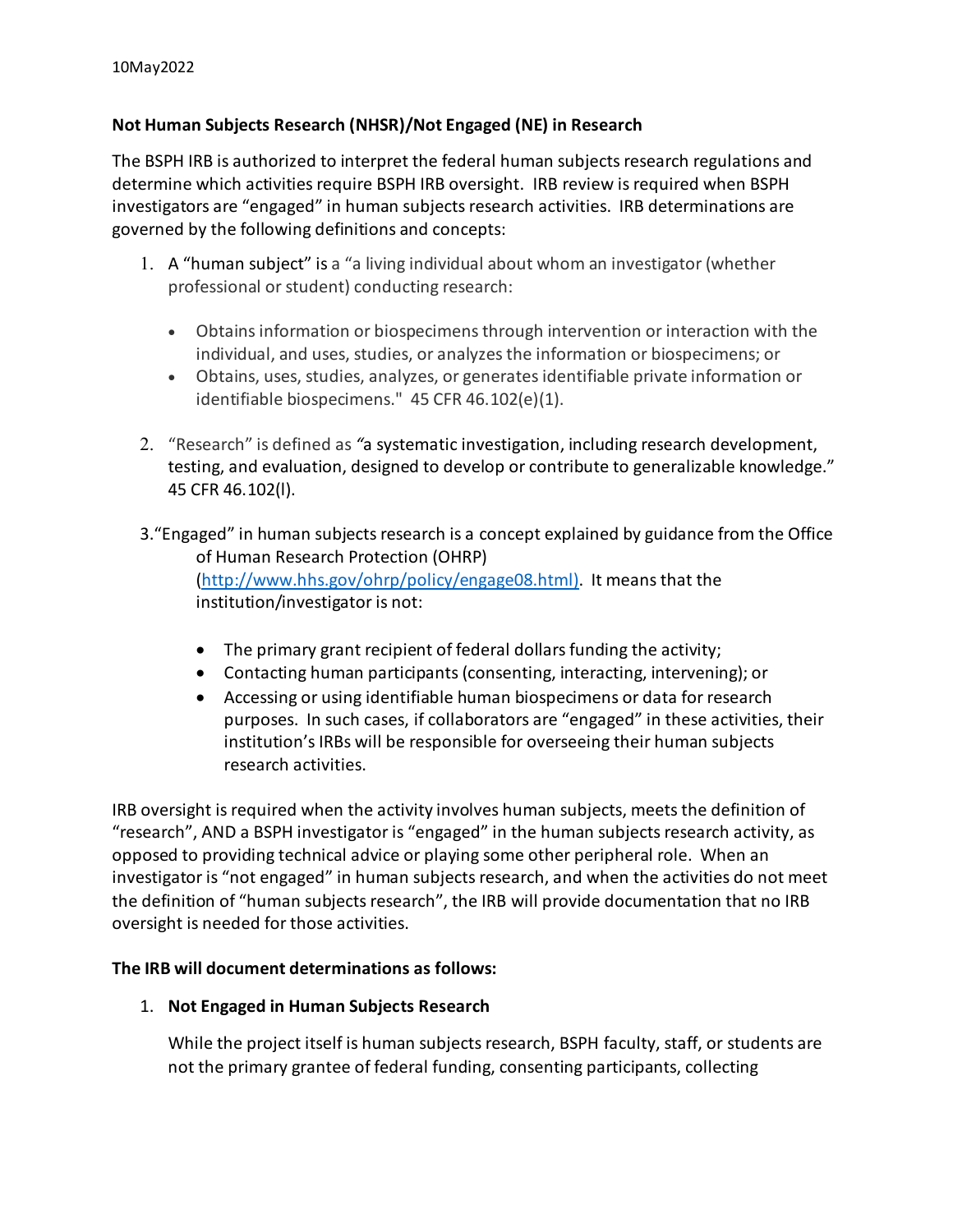data/biospecimens or otherwise interacting with human subjects, or obtaining or using identifiable (or linkable) private information/biospecimens.

- 2. **Research/Not Human Subjects Research** activities may use research methods but do not include "human subjects", have no research question, or are not intended to be generalized.
	- o **Key Informant Research** involving information from individuals about something other than themselves, disclosing no personal opinions, and not exposing respondents to employment or other risks. "**Key Informants**" are people who provide objective information about something associated with their work or their community, but not about their personal or subjective knowledge, opinions, attitudes, and practices. This determination should be made by the IRB and will require submission of the questions proposed. Here are some examples:
		- Questions of an organization employee about how well an organization responded to COVID is potentially politically charged. It involves critical opinion by the respondent and could trigger employment risk. It is human subjects research and requires IRB review. HSR
		- Questions of clinicians about demographic data of patients they see is not opinion; it is objective data that involves no opinion and does not expose the respondent to risk, so they are not human subjects. NHSR
		- **If you ask a person an objective question about how an organization** operates, that person is a key informant, and the project is not human subjects research. NHSR
		- If you ask a person to provide a subjective opinion about their work (e.g., WHAT THE PERSON THINKS about policies, effective practices, etc.), those questions may include employment related risks; respondents are human subjects. HSR
	- o **Secondary Data Analysis** involving the use of existing, de-identified and unlinkable data/specimens, including publicly available data. The investigator must not be able to "reasonably ascertain" the identity of the individuals from whom the data/specimens originated.
		- *EXCEPTION*: HIPAA Limited Data Sets(Protected Health Information "PHI", including age, dates of service, zip code) are considered to be human subjects research, even if the investigator cannot reasonably ascertain the identity of the individual participant.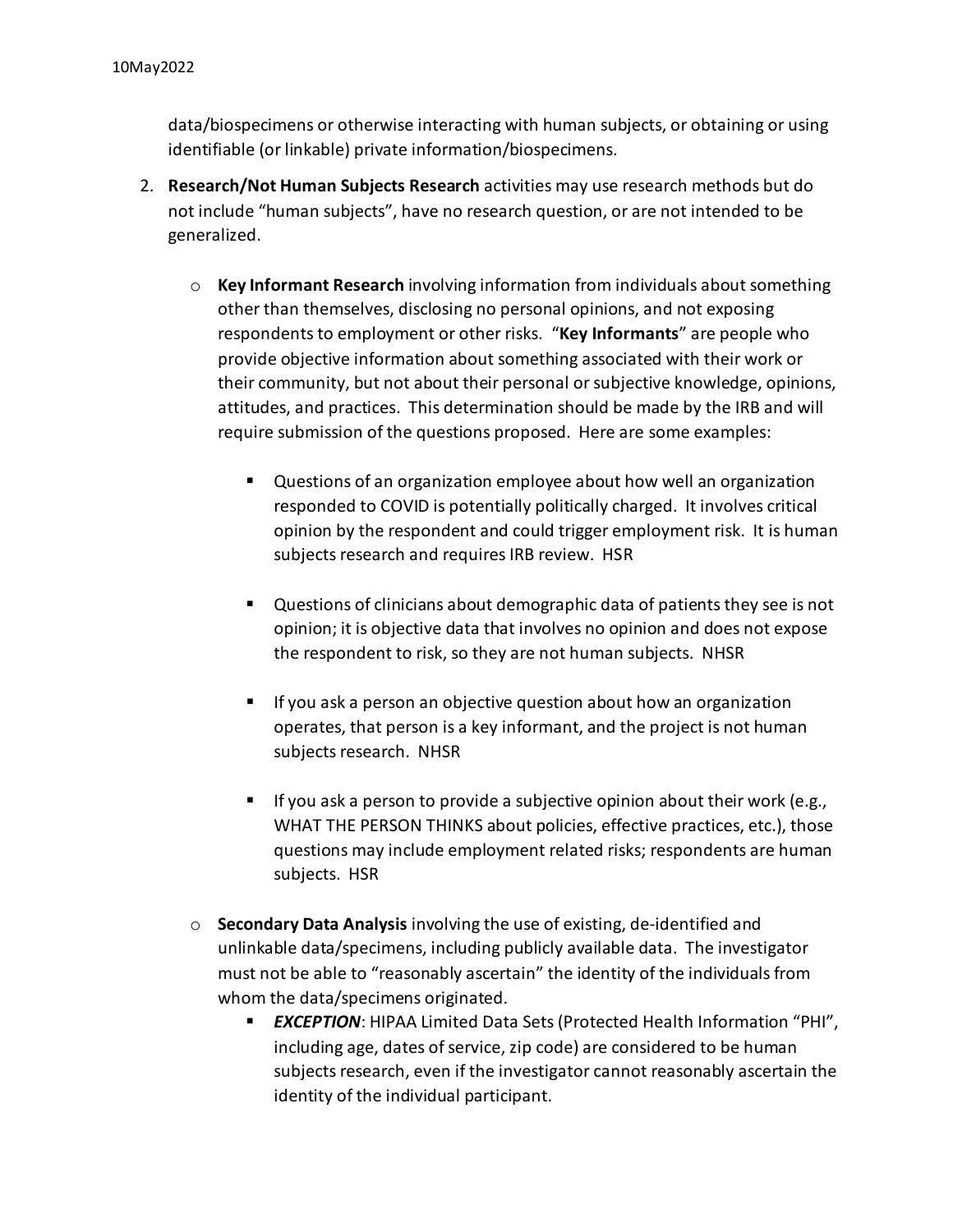- 3. **Not Research/Public Health Practice** involving "program development or evaluation" in the delivery of public health practice services."
- 4. **Not Research/Public Heath Surveillance** involving activities, including the collection and testing of information or biospecimens, conducted, supported, requested, ordered, required, or authorized by a public health authority.
- 5. **Not Research/Quality Assurance** involving an organization, government entity, clinic or practice conducting a self-evaluation to determine whether it meets identified standards of quality in the delivery of a service or product. There is no research question.

### **OBTAINING PERMISSION**:

Consent in the NHSR/NE context is more of an "agreement" or "permission" than "legally effective informed consent". The complete list of elements is not required. Elements of consent to consider –

- 1. Who is conducting the study?
- 2. A description of the study's purpose.
- 3. An explanation about why you are asking the person to participate.
- 4. A description of study procedures, how long they will take, etc.
- 5. How the data will be stored, protected, shared, how long the data will be kept, etc.
- 6. Possibility of re-contact for follow-up or data quality assurance.
- 7. Participation is voluntary.

Although an activity may not constitute human subjects research, the IRB encourages the use of an oral consent form in the process of obtaining permission. It's a "best" practice and a courtesy to the participant that:

- 1. Allows the investigator to use the form as a guide for the verbal explanation of the study,
- 2. Gives the participant adequate information concerning the study,
- 3. Provides adequate opportunity for the participant to consider all options,
- 4. Responds to the participant's questions,
- 5. Ensures that the participant has comprehended this information,
- 6. Obtains the participant's voluntary agreement to participate, and
- 7. Provides the PI's contact information to the participant.